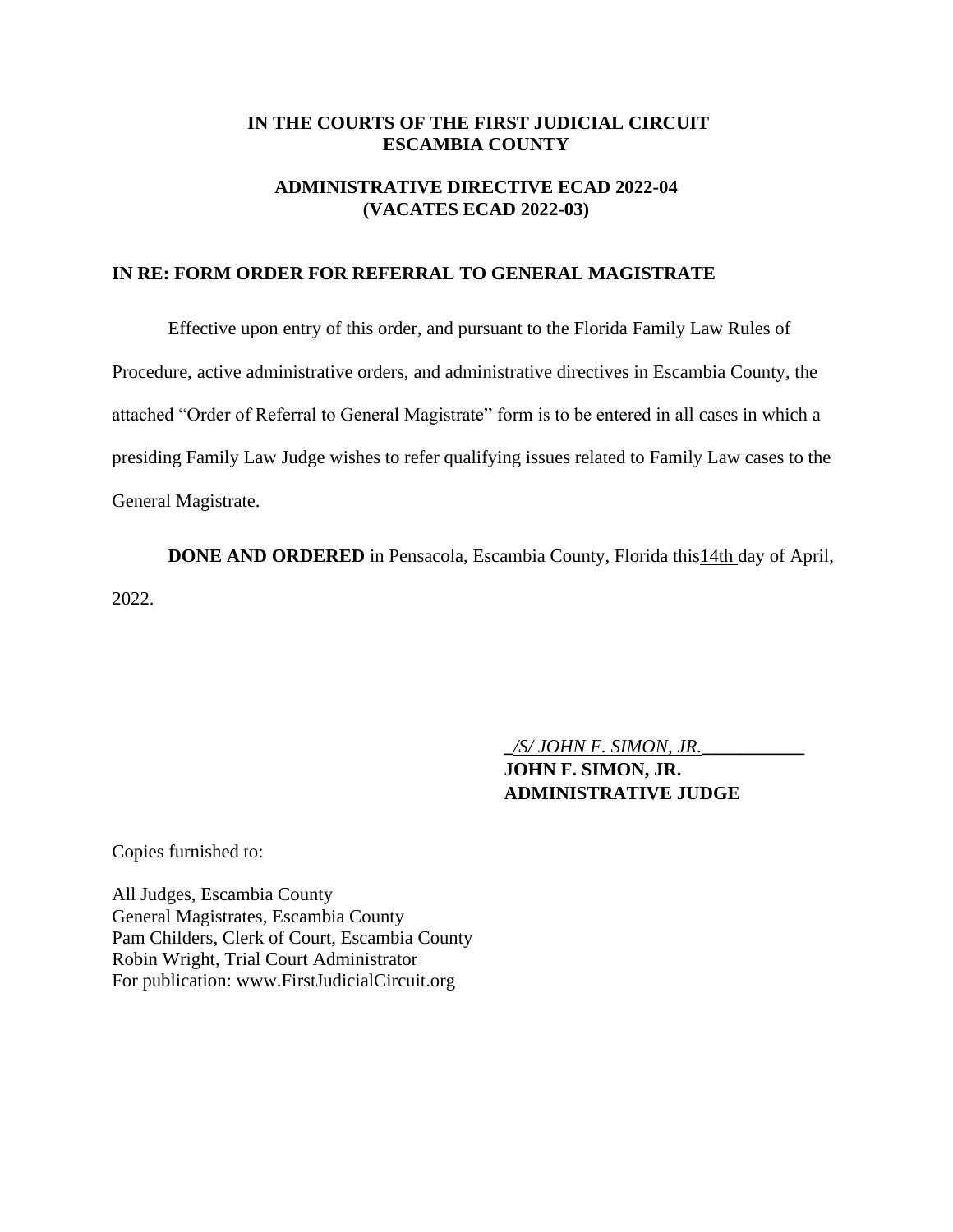### **IN THE CIRCUIT COURT OF THE FIRST JUDICIAL CIRCUIT IN AND FOR ESCAMBIA COUNTY, FLORIDA FAMILY LAW DIVISION**

**Petitioner,**

**and CASE NO.: DIV.:** 

**Respondent,**

**\_\_\_\_\_\_\_\_\_\_\_\_\_\_\_\_\_\_\_\_\_\_\_\_\_\_\_\_\_\_\_\_\_\_\_\_/**

# **ORDER OF REFERRAL TO GENERAL MAGISTRATE**

**IT IS ORDERED** that this case is referred to General Magistrate [ name ] on the following issues:

All issues related to the petition and counter-petition, if any, including motions for temporary relief, petitions to relocate, motions for contempt or enforcement, motions for attorney's fees, final hearing and any other matters related thereto. Referred issues include post final judgment contempt, enforcement and clarification motions, and motions brought under Family Law Rule 12.540. A subsequent order of referral must be entered upon the filing of a supplemental petition for modification of a final judgment or a petition for relocation filed after entry of a final judgment.

Any and all proceedings related to the above-referenced case.

**IT IS FURTHER ORDERED** that the above issues are referred to a General Magistrate for further proceedings, under Rule 12.490 of the Florida Family Law Rules of Procedure and current administrative orders of the Court. Financial Affidavits (Florida Family Law Rules of Procedure Form 12.902(b) or (c)) shall be filed in accordance with Florida Family Law Rule of Procedure 12.285. The Magistrate is authorized to administer oaths and conduct hearings, which may include taking of evidence, and shall file a recommended order that contains findings of fact, conclusions of law, and the name of the court reporter, if any.

**A REFERRAL TO A GENERAL MAGISTRATE REQUIRES THE CONSENT OF ALL PARTIES. YOU ARE ENTITLED TO HAVE THIS MATTER HEARD BY A JUDGE. IF YOU DO NOT WANT TO HAVE THIS MATTER HEARD BY THE MAGISTRATE, YOU MUST FILE A WRITTEN OBJECTION TO THE REFERRAL WITHIN 10 DAYS**